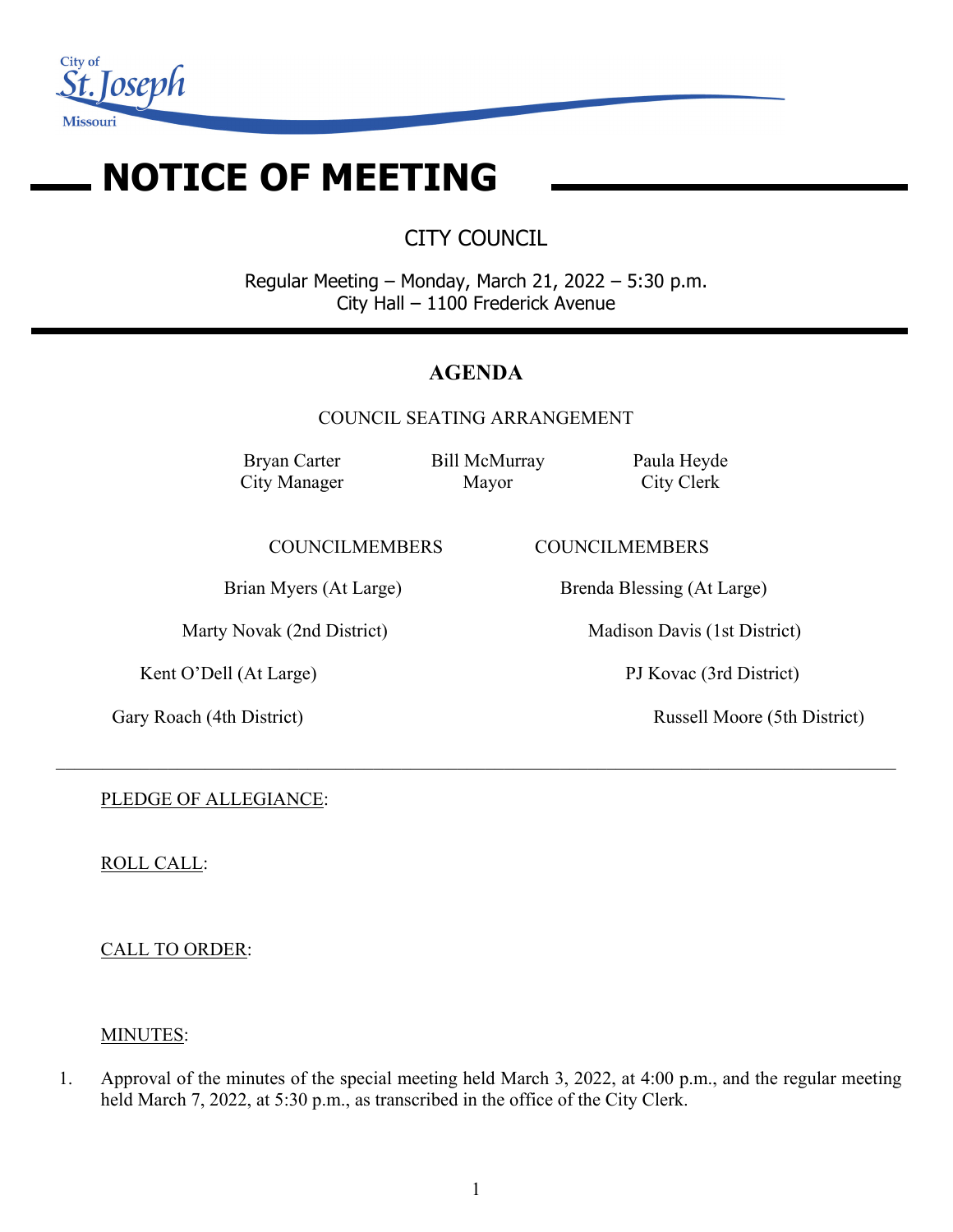#### SPECIAL RECOGNITIONS:

2. Presentation of Key to the City to Hillyard Companies

## ACCEPTANCE OF AGENDA:

## PUBLIC HEARINGS FOR THE ESTABLISHMENT OF A COMMUNITY IMPROVEMENT DISTRICT:

3. The City Council will hold a public hearing on March 21, 2022, at 5:30 p.m., in the Council Chamber at City Hall, 1100 Frederick Avenue, for the purpose of considering the establishment of a community improvement district. The hearing is being held pursuant to the requirements of Section 67.1431 of the Revised Statutes of Missouri, as amended.

A petition for the establishment of the St. Joseph Hotel Community Improvement District has been filed with the City Clerk.

The proposed St. Joseph Hotel Community Improvement District consists of approximately 3.35 acres and is located on the property generally bounded by Francis Street to the North, South Second Street to the West, South Third Street to the East and Edmond Street to the South.

Residents will be given an opportunity to be heard at this time on the proposed community improvement district (See Agenda #27, Bill #1517-18).

#### CONSENT AGENDA:

#### Bills for Passage:

- 4. A Bill (#1494-18) sponsored by Mayor McMurray and Councilmember Novak amending Section 2-631 of Chapter 2 "Administrative Code" of the Code of Ordinances titled "Established, Membership" to allow individuals to serve a second term on the Community Police Advisory Committee.
- 5. A Bill (#1488-18) sponsored by Councilmember O'Dell abating demolition and trash and debris liens and administrative penalties in the amount of \$3,606.00 plus applicable interest and penalties on the property located at 812 Rhudy Street.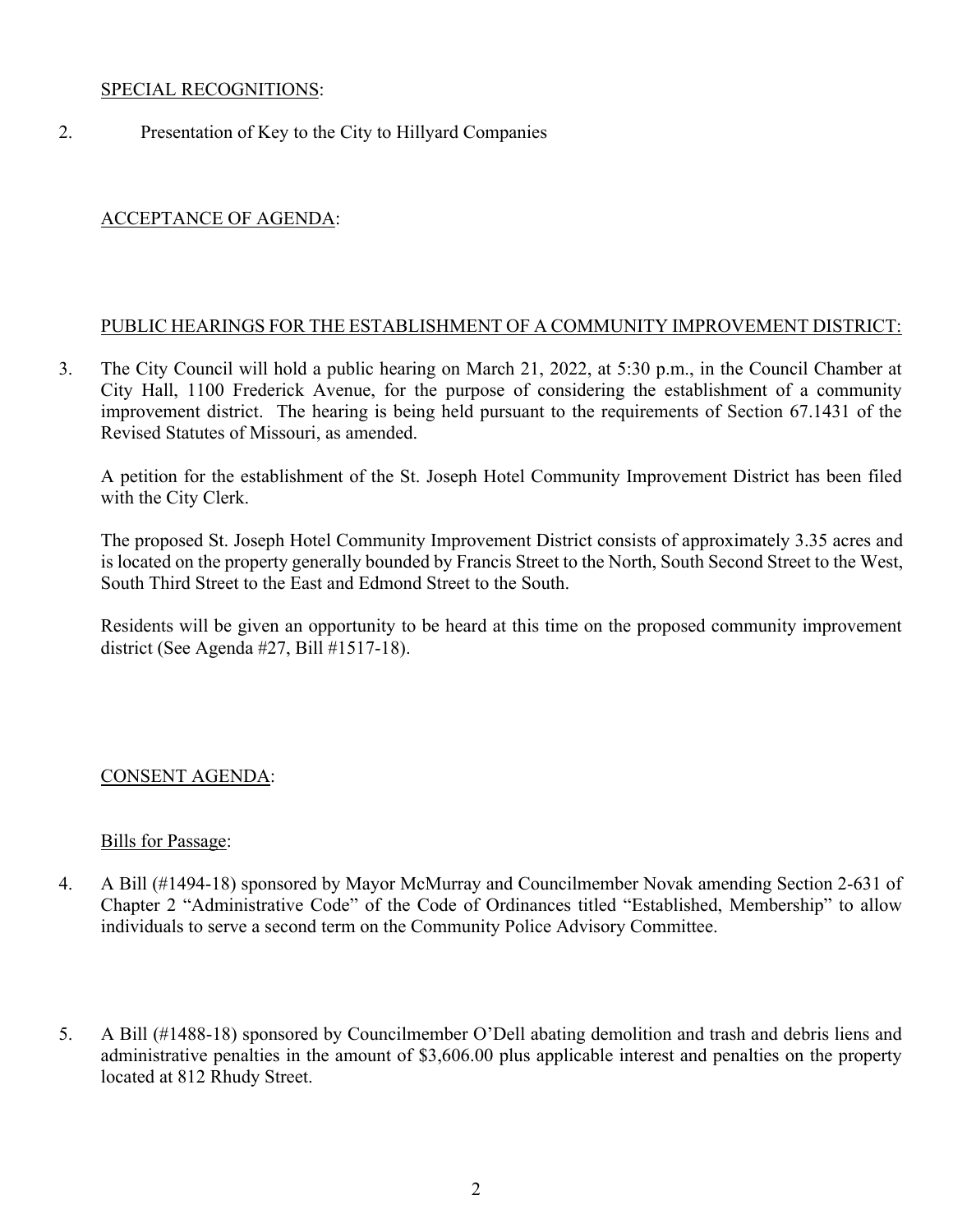#### CONSENT AGENDA: Bills for Passage: (Cont'd)

- 6. A Bill (#1489-18) sponsored by Councilmember Moore authorizing an amendment to the Police Department budget in the General Fund and execution of a contract with the St. Joseph Youth Alliance in the amount of \$17,400.00 to provide alcohol and electronic cigarette enforcement and compliance checks.
- 7. A Bill (#1490-18) sponsored by Councilmember Moore authorizing an amendment to the Police Department budget in the General Fund to roll forward insurance proceeds in the amount of \$32,340.00 received for a damaged police vehicle.
- 8. A Bill (#1492-18) sponsored by Councilmember O'Dell approving a plan for an industrial development project for Clarios, LLC, a Wisconsin Limited Liability Company, consisting of the acquisition and installation of certain personal property and equipment at the company's manufacturing facility; authorizing the City of St. Joseph, Missouri, to issue its Taxable Industrial Development Revenue Bonds (Clarios, LLC Project) Series 2022, in a principal amount not to exceed \$25,000,000 to finance the costs of such project; authorizing and approving certain documents; and authorizing certain other actions in connection with the issuance of the bonds.
- 9. A Bill (#1496-18) sponsored by Councilmember O'Dell authorizing an amendment to the American Rescue Plan Act (ARPA) Fund budget and the execution of an agreement with Baker Tilly in the amount of \$26,000 for services related to the review and evaluation of projects for which ARPA funding has been requested to ensure the eligible use of funds in accordance with federal requirements.
- 10. A Bill (#1503-18) sponsored by Councilmember Blessing authorizing execution of an agreement with Baker Tilly US, LLP, and amendment to the General Fund in the amount of \$14,750.00 to update the City's classification and compensation study at a cost of \$27,250.00.
- 11. A Bill (#1497-18) sponsored by Councilmember Moore authorizing the execution of an agreement with the County of Buchanan for the provision of City Communication Center Services for dispatch of county personnel in the amount of \$422,605.56 for a one-year term beginning January 1, 2022.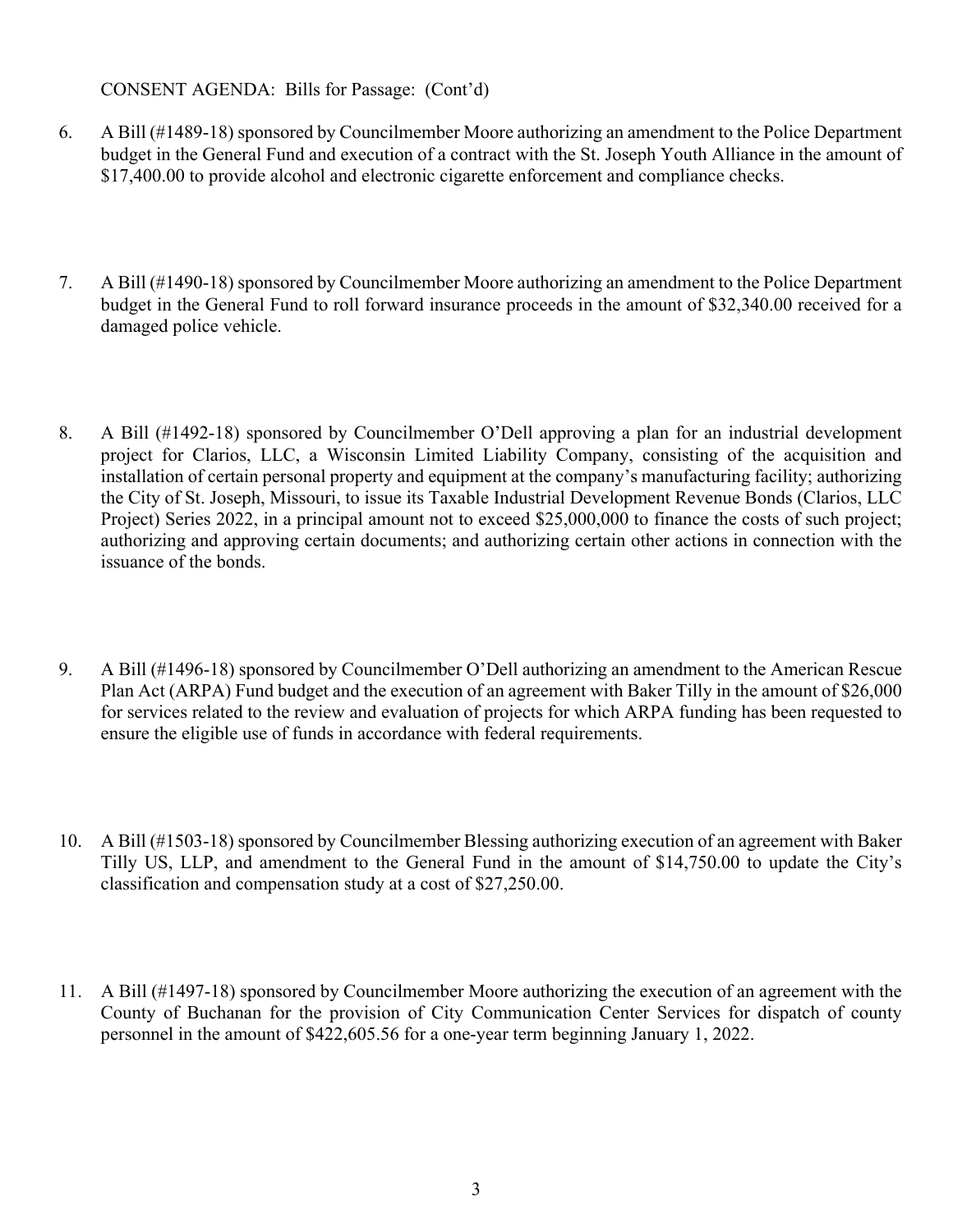## CONSENT AGENDA: Bills for Passage: (Cont'd)

- 12. A Bill (#1501-18) sponsored by Councilmember Kovac authorizing the amendment to the Parks Sales Tax Fund budget to accept revenues and recognize expenditures associated with the half cent sales tax for improvements throughout the Parks System in the amount of \$9,076,147.00.
- 13. A Bill (#1502-18) sponsored by Councilmember Davis authorizing an amendment to the Public Safety Tax Fund to budget funds received from the Buchanan County Sheriff's Office in the amount of \$14,035.00 to be used towards the purchase of electronic crimes software for the Police Department and authorizing the purchase of the software for the total amount of \$28,070.00.

#### Resolutions for Adoption:

- 14. A Resolution (#1505-18) authorizing the execution of a housing rehabilitation contract with Lelonia Taylor, a single person (owner), and Superior Exteriors of Northwest Missouri, LLC (contractor) for a housing rehabilitation project at 722 Warsaw Avenue for a total amount not to exceed \$32,220.10.
- 15. A Resolution (#1513-18) authorizing the purchase of stadium and arena seating for the Civic Arena from Carroll Seating Company in the amount of \$1,369,127.58.

#### \* \* \* \* \* \* \* \* \* \* \* \* END OF CONSENT AGENDA \* \* \* \* \* \* \* \* \* \* \* \* \* \* \*

#### NOMINATIONS AND APPOINTMENTS:

None.

#### BILLS FOR PASSAGE:

None.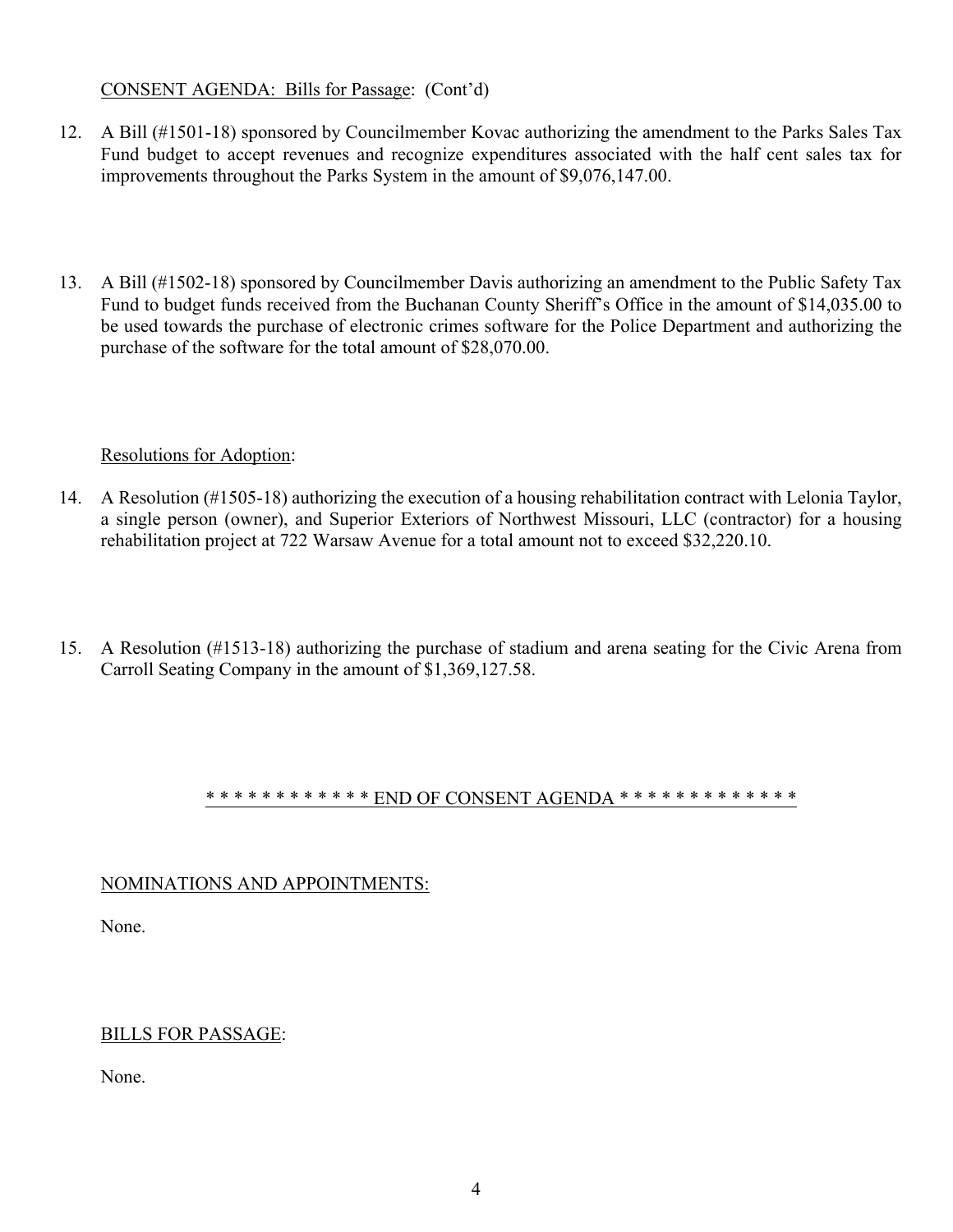## EMERGENCY BILL FOR PASSAGE:

None.

## RESOLUTIONS FOR ADOPTION:

None.

## BILLS FOR FIRST READING:

- 16. A Bill (#1504-18) sponsored by Councilmember Moore authorizing an amendment to the budget to transfer the amount of \$131,292.84 from the American Rescue Plant Act Fund to the General Fund Police Department Program and authorizing the purchase of public safety virtual server and storage infrastructure from CDW-G LLC.
- 17. A Bill (#1506-18) sponsored by Councilmember Davis amending Section 28-1579 "Speed limit in school zones" of Chapter 28 "Traffic and Vehicles" of the Code of Ordinances to create a school zone with a 25 mile per hour speed limit for Robidoux Middle School on US 59 Highway, from 384 feet south of Cook Road to 90 feet north of Maxwell Road.
- 18. A Bill (#1507-18) sponsored by Councilmember Davis amending Section 28-1590 "Parking prohibited at any time" of Chapter 28 "Traffic and Vehicles" of the Code of Ordinances to allow parking on the east side of 11th Street from 167 feet north of Highly Street.
- 19. A Bill (#1508-18) sponsored by Councilmember Roach amending Sections 29-131, 29-157, 29-219 and 29- 237 of Chapter 29 "Utilities" of the Code of Ordinances to provide for revisions to sewers and sewage disposal regulations as a result of a new Missouri State Operating Permit issued by Missouri Department of Natural Resources.
- 20. A Bill (#1509-18) sponsored by Councilmember O'Dell redistricting the property located at 1910 Howard Street from R-4, Apartment Residential District to C-3 Commercial District, as requested by Marty Lyle.
- 21. A Bill (#1510-18) sponsored by Councilmember O'Dell redistricting the properties located at 3215, 3221, 3503, 3505, and 3510 South 40th Terrace, 3510, 3516, 3520, 3604 and 3612 South 41st Terrace, 3807, 3941, 3945 and 3961 Easton Road, 4002, 4006 and 4115 McCarthy Street and 4107 Preston Drive from C-3 Commercial District, to R-1A Single Family Residential District, as requested by the City of St. Joseph.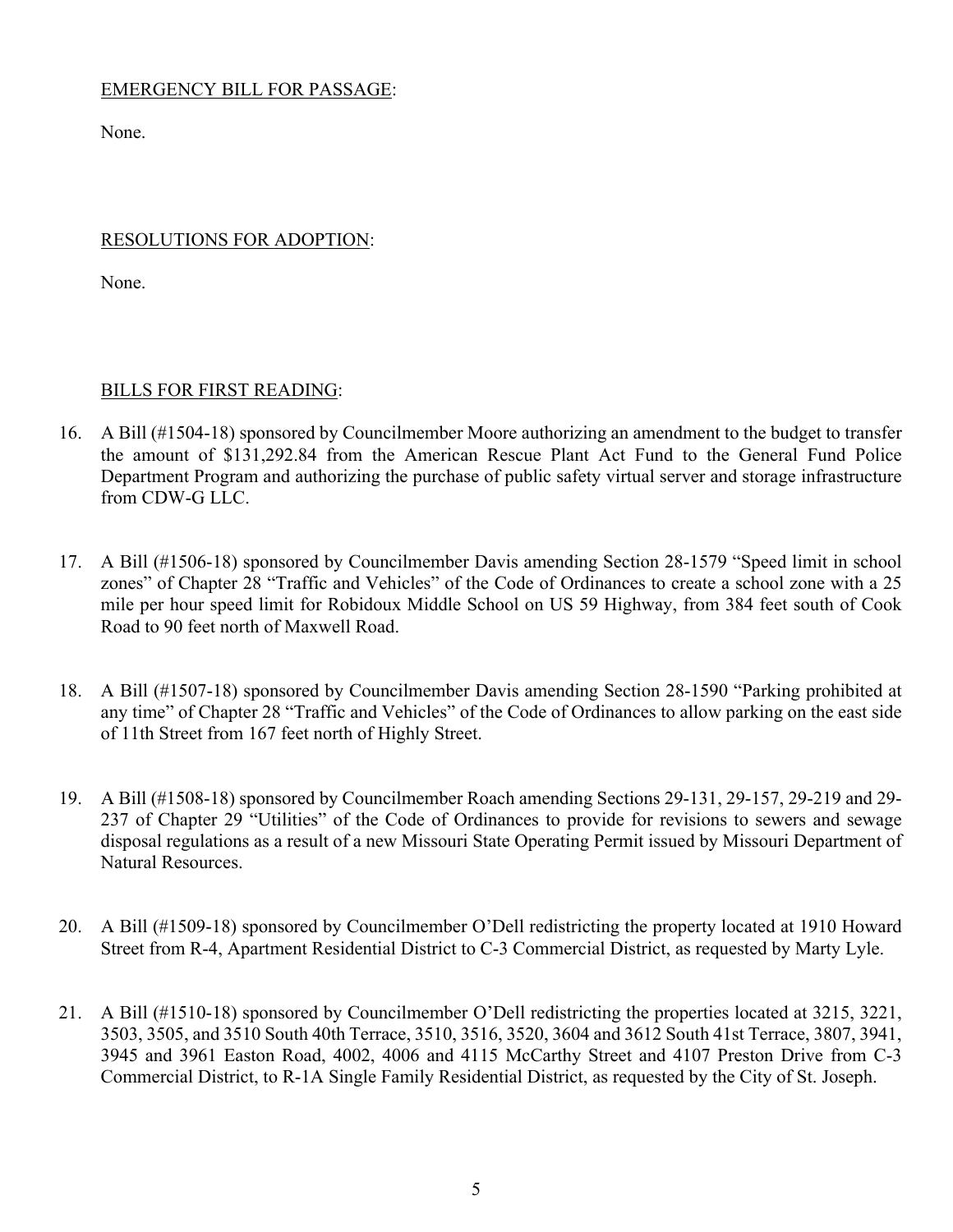## BILLS FOR FIRST READING: (Cont'd)

- 22. A Bill (#1511-18) sponsored by Councilmember O'Dell adopting the Riverfront Precise Plan as prepared by the City of St. Joseph consisting of 365 acres more or less located generally west of Interstate 229, east of the Missouri River, north of Robidoux Landing and south of the City Limits.
- 23. A Bill (#1512-18) sponsored by Councilmember Moore authorizing the execution of a Change Order No. 2 with Herner Construction, Inc. for the construction of an additional storage garage for the new Fire Station Number 8 and an amendment to Capital Projects Fund to roll forward available fund balance to this Fiscal Year in an amount of \$33,279.00.
- 24. A Bill (#1514-18) sponsored by Mayor McMurray amending Section 2-42 titled "Voting rotation" of Chapter 2 "Administrative Code" of the Code of Ordinances to allow for electronic voting at City Council meetings.
- 25. A Bill (#1515-18) sponsored by Councilmember O'Dell amending various sections in Article I, Divisions 1 through 3 of Chapter 31 "Zoning" of the Code of Ordinances, adding new sections 31-048 "District use table" and 31-049 "Use limitations" and replacing and adding appendices.
- 26. A Bill (#1516-18) sponsored by Councilmember O'Dell authorizing the City of St. Joseph, Missouri to enter into a Development and Performance Agreement with Hillyard Industries Inc. approving certain incentives to be offered to said company in connection with a multi-phase industrial development project; expressing the official intent of the City to issue taxable industrial development revenue bonds to finance each project phase for the benefit of said company; and authorizing certain other actions in connection therewith.
- 27. A Bill (#1517-18) sponsored by Councilmember O'Dell approving a petition for and establishing the St. Joseph Hotel Community Improvement District (CID), approving a Cooperative Agreement among the City of St. Joseph, Missouri, the St. Joseph Hotel Community Improvement District, and HDDA St. Joseph, LLC, and authorizing the City Manager of the City of St. Joseph to execute the agreement.
- 28. A Bill (#1518-18) sponsored by Councilmember O'Dell approving a Tax Reimbursement and Development Agreement between the City of St. Joseph, Missouri and HDDA St. Joseph, LLC.
- 29. A Bill (#1519-18) sponsored by Councilmember O'Dell approving a plan for an industrial development project for HDDA - St. Joseph, LLC, a Missouri Limited Liability Company, consisting of the redevelopment of the former Red Lion Hotel into a new hotel facility, authorizing the City of St. Joseph, Missouri, to issue its Taxable Industrial Development Revenue Bonds (Red Lion Hotel Project) Series 2022, in a principal amount not to exceed \$21,000,000 to finance the costs of such project; authorizing and approving certain documents; and authorizing certain other actions in connection with the issuance of the bonds.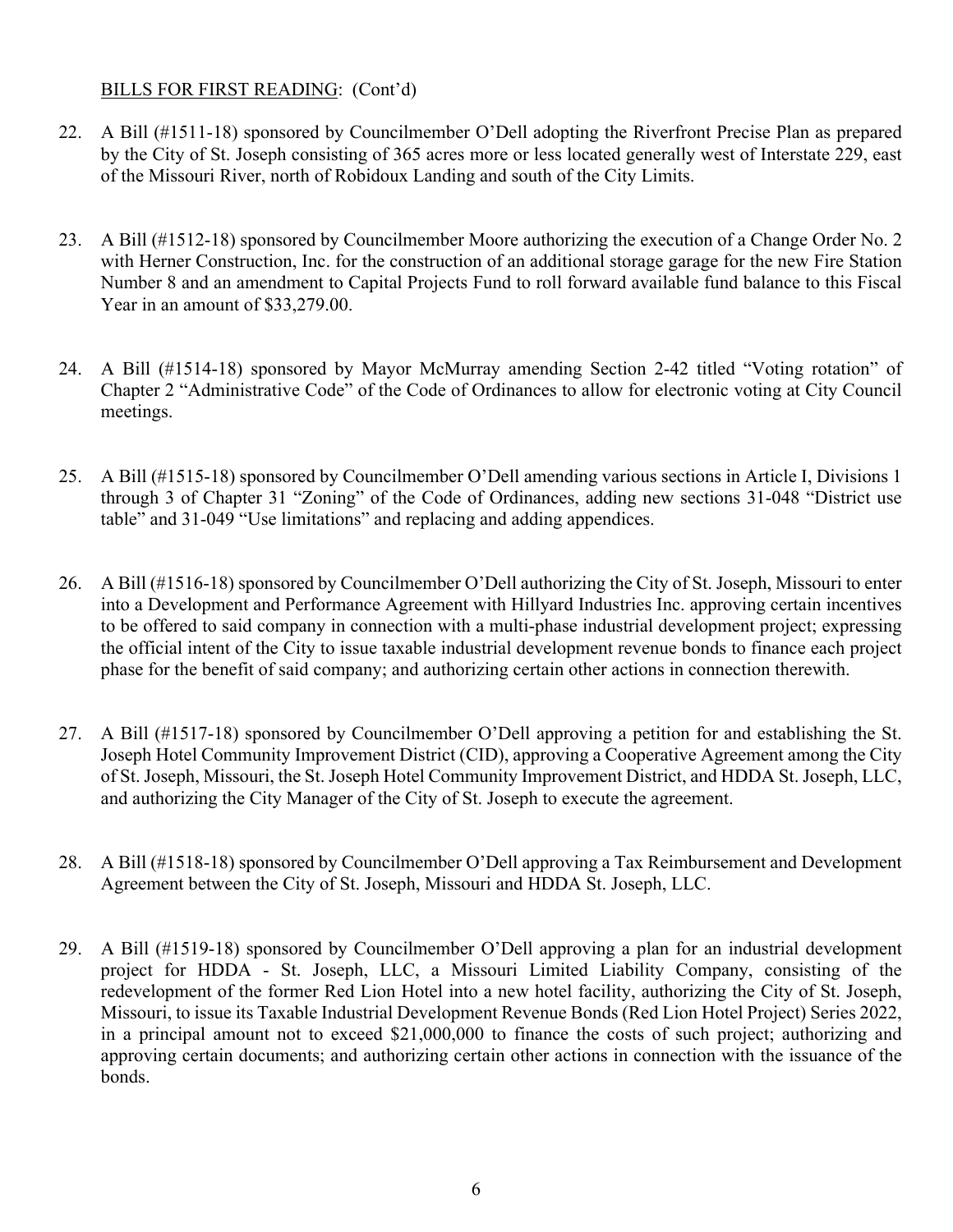#### BILLS FOR FIRST READING: (Cont'd)

- 30. A Bill (#1520-18) sponsored by Councilmember Moore authorizing an amendment to the General Fund Community Health Services Program budget to appropriate revenues received from a "HIV – Epidemic; Integrated HIV Programs for Health Departments" grant amendment from the Missouri Department of Health and Senior Services in the amount of \$62,647.00 to be used for ending the HIV Epidemic activities.
- 31. A Bill (#1521-18) sponsored by Councilmember Kovac authorizing an amendment to the Park Maintenance Fund budget to accept matching funds in the amount of \$10,000.00 from the Trim grant and the execution of a contract with Big or Small Tree Service in an amount not to exceed \$20,000.00 for Ash tree removal along Noyes Boulevard from Ashland Avenue to Messanie Street.
- 32. A Bill (#1522-18) sponsored by Councilmember Moore authorizing an amendment to the Public Health Department budget in the General Fund to move grant funds to incentivize retention for identified Health Department employees in the amount of \$80,230.00
- 33. A Bill (#1523-18) sponsored by Councilmember Moore authorizing the execution of a Cooperative Agreement with the Friends of the Animal Shelter for development of a new animal shelter.
- 34. A Bill (#1524-18) sponsored by Councilmember Roach authorizing the execution of an Energy Services Contract with Schneider Electric Buildings Americas, Inc., in the amount of \$15,366,107.00 and an amendment to the Water Protection Fund budget in the amount of \$11,066,107.00 for the Biogas Optimization and Capital Reinvestment Project.

#### REPORTS OF BOARDS & COMMISSIONS:

- 35. Filed 3/4/22: Minutes of the Museum Oversight Board meeting held February 16, 2022, at 9:30 a.m., at St. Joseph Museums, 3406 Frederick Avenue.
- 36. Filed 3/4/22: Minutes of the Social Welfare Board meeting held January 25, 2022, at 3:00 p.m., at Rogers' Pharmacy, 3705 N. Belt Highway.
- 37. Filed 3/9/22: Minutes of the Senior Citizen Foundation Inc. Board meeting held January 18, 2022, at 3:00 p.m., at the Joyce Raye Patterson 50+ Activity Center, 100 South 10th Street.
- 38. Filed 3/11/22: Minutes of the Human Rights Commission meeting held February 15, 2022, at 6:00 p.m., in the 1st Floor Conference Room at City Hall.
- 39. Filed 3/11/22: Minutes of the Housing Authority meeting held December 16, 2021, at 4:00 p.m., at the Housing Authority, 2902 South 36th Street via video conferencing.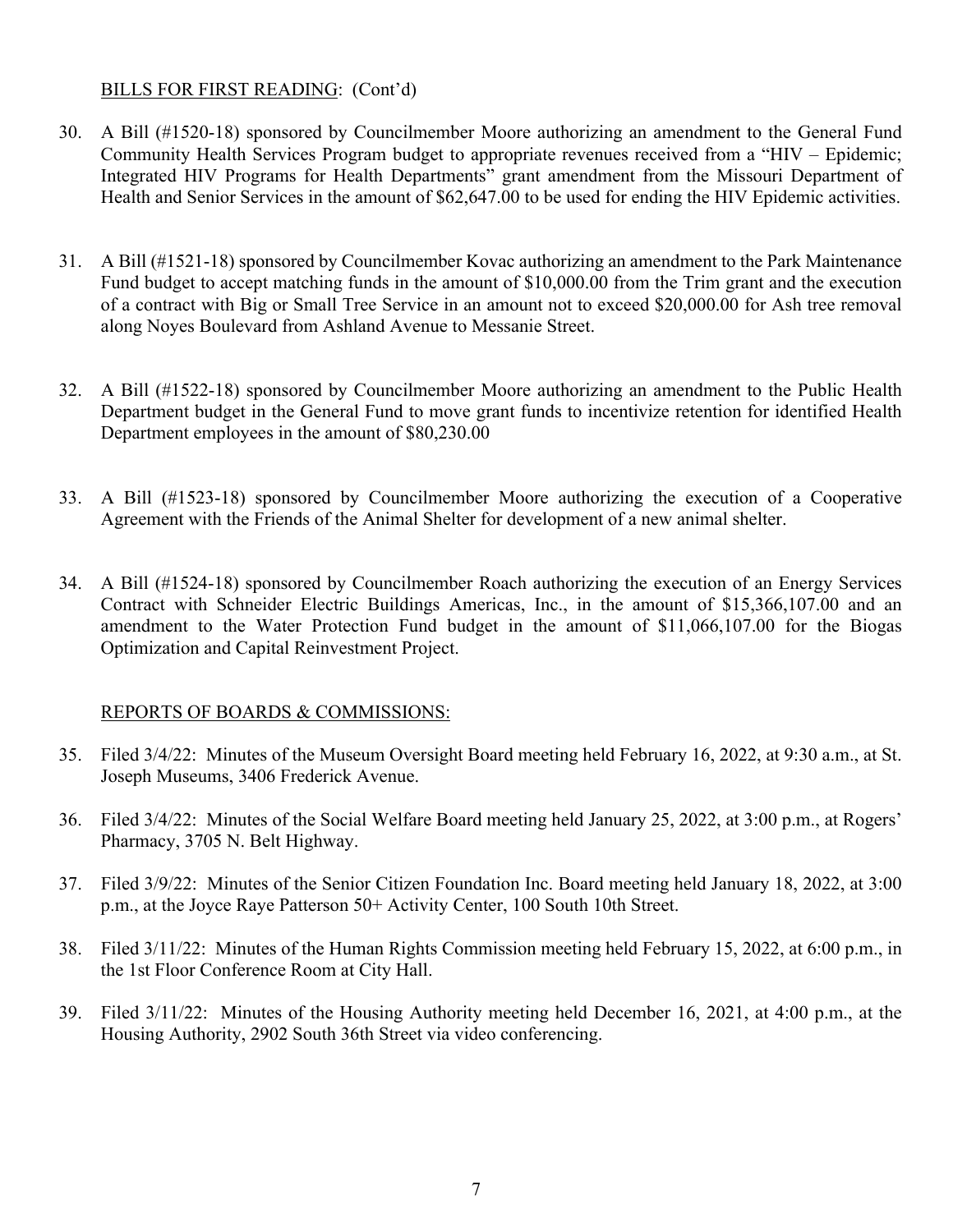#### WORK SESSION MINUTES – CITY CLERK'S OFFICE:

- 40. Filed 3/3/22: Minutes of the Council Work Session held February 28, 2022, at 4:00 p.m., in the 4th Floor Conference Room at City Hall.
- 41. Filed 3/9/22: Minutes of the Council Work Session held March 7, 2022, at 4:00 p.m., in the 4th Floor Conference Room at City Hall.

#### REPORTS & RECOMMENDATIONS OF THE CITY MANAGER:

None.

#### DELEGATIONS, PETITIONS:

None.

#### COMMUNICATIONS:

- 42. Filed 3/4/22: Minutes of the Sustainable Environment Advisory Committee meeting held February 23, 2022, at 3:30 p.m., in the 1st Floor Conference Room at City Hall.
- 43. Filed 3/4/22: Minutes of the St. Joseph Museums Fundraising Committee meeting held February 10, 2022, at 4:03 p.m., at St. Joseph Museums, 3406 Frederick Avenue.
- 44. Filed 3/4/22: Petition for the establishment of the St. Joseph Hotel Community Improvement District.
- 45. Filed 3/7/22: Building Permits Issued Report, February 2022.
- 46. Filed 3/7/22: Property Maintenance Activity Report, February 2022.
- 47. Filed 3/7/22: Apartment House Rental Property Licenses Report, February 2022.
- 48. Filed 3/7/22: Duplex-Housing Rental Property Licenses Report, February 2022.
- 49. Filed 3/7/22: Single Family Rental Property Licenses Report, February 2022.
- 50. Filed 3/7/22: Business Licenses Report, February 2022.
- 51. Filed 3/7/22: Human Resources Department Report, February 2022.
- 52. Filed 3/7/22: Mayor McMurray State of the City Address, March 3, 2022.
- 53. Filed 3/8/22: Activities of the Social Welfare Board for the month of February 2022.
- 54. Filed 3/10/22: Minutes of the St. Joseph Museums Membership Committee meeting held January 13, 2022, at 3:05 p.m., at St. Joseph Museums, 3406 Frederick Avenue.